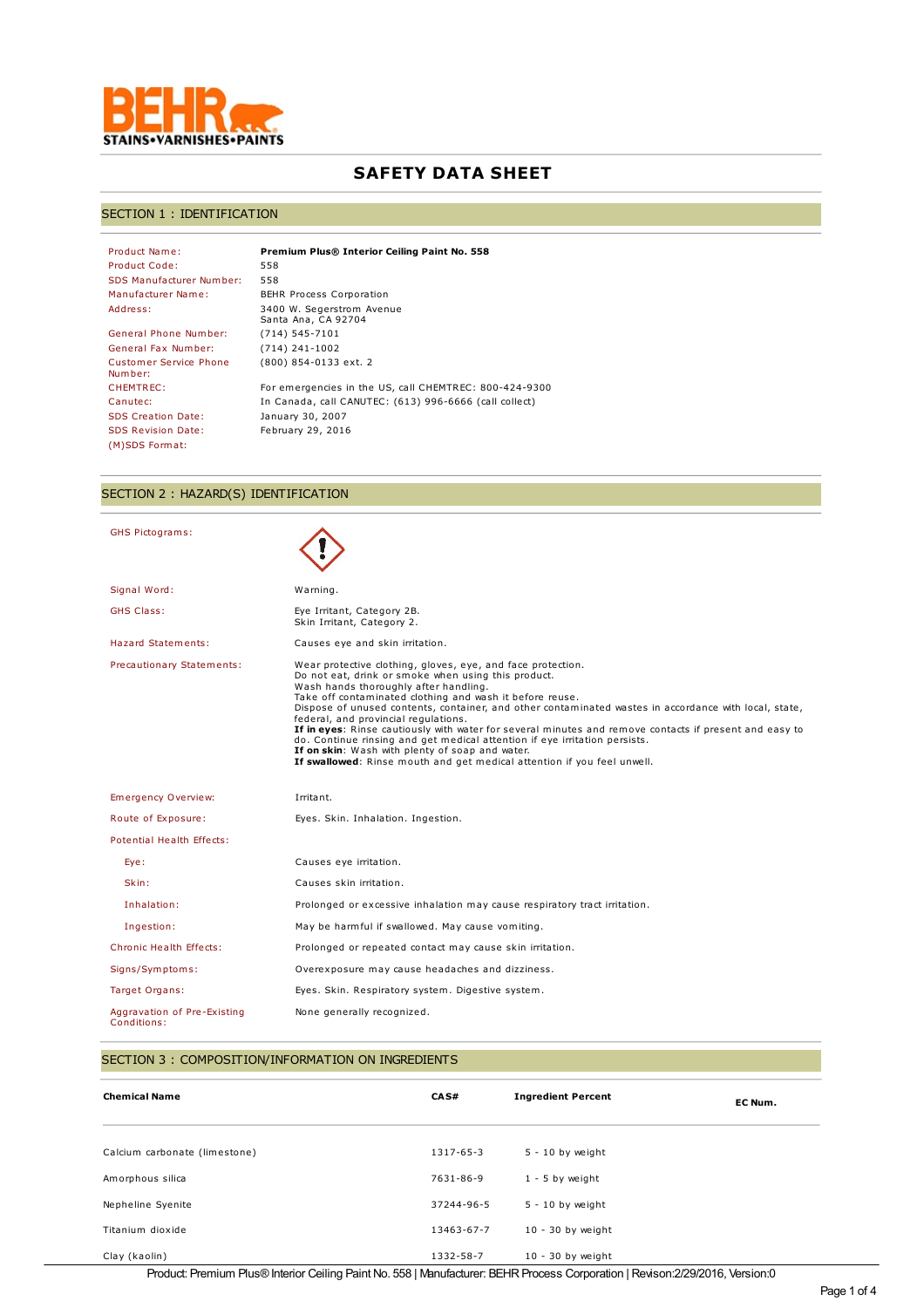### SECTION 4 : FIRST AID MEASURES

| Eye Contact:  | Immediately flush eyes with plenty of water for at least 15 to 20 minutes. Ensure adequate flushing of<br>the eyes by separating the eyelids with fingers. Remove contacts if present and easy to do. Continue<br>rinsing. Get medical attention, if irritation or symptoms of overexposure persists. |
|---------------|-------------------------------------------------------------------------------------------------------------------------------------------------------------------------------------------------------------------------------------------------------------------------------------------------------|
| Skin Contact: | Immediately wash skin with soap and plenty of water.<br>Get medical attention if irritation develops or persists.                                                                                                                                                                                     |
| Inhalation:   | If inhaled, remove to fresh air. If not breathing, give artificial respiration or give oxygen by trained<br>personnel. Seek immediate medical attention.                                                                                                                                              |
| Ingestion:    | If swallowed, do NOT induce vomiting. Call a physician or poison control center immediately. Never give<br>anything by mouth to an unconscious person.                                                                                                                                                |

### SECTION 5 : FIRE FIGHTING MEASURES

| Flash Point:                     | None.                                                                                                                            |
|----------------------------------|----------------------------------------------------------------------------------------------------------------------------------|
| Lower Flammable/Explosive Limit: | Not applicable.                                                                                                                  |
| Upper Flammable/Explosive Limit: | Not applicable.                                                                                                                  |
| Extinguishing Media:             | Use alcohol resistant foam, carbon dioxide, dry chemical, or water fog or spray when fighting fires<br>involving this material.  |
| Protective Equipment:            | As in any fire, wear Self-Contained Breathing Apparatus (SCBA), MSHA/NIOSH (approved or equivalent)<br>and full protective gear. |
| <b>NFPA Ratings:</b>             |                                                                                                                                  |
| <b>NFPA Health:</b>              |                                                                                                                                  |
| NFPA Flammability:               |                                                                                                                                  |
| <b>NFPA Reactivity:</b>          | 0                                                                                                                                |

### SECTION 6 : ACCIDENTAL RELEASE MEASURES

| Personal Precautions:      | Evacuate area and keep unnecessary and unprotected personnel from entering the spill area. Use<br>proper personal protective equipment as listed in Section 8.                                                                               |
|----------------------------|----------------------------------------------------------------------------------------------------------------------------------------------------------------------------------------------------------------------------------------------|
| Environmental Precautions: | Avoid runoff into storm sewers, ditches, and waterways.                                                                                                                                                                                      |
| Methods for containment:   | Contain spills with an inert absorbent material such as soil or sand. Prevent from spreading by<br>covering, diking or other means. Provide ventilation.                                                                                     |
| Methods for cleanup:       | Clean up spills immediately observing precautions in the protective equipment section. Place into a<br>suitable container for disposal. Provide ventilation. After removal, flush spill area with soap and water<br>to remove trace residue. |

### SECTION 7 : HANDLING and STORAGE

| Handling:          | Use with adequate ventilation. Avoid breathing vapor and contact with eyes, skin and clothing.                                                                              |
|--------------------|-----------------------------------------------------------------------------------------------------------------------------------------------------------------------------|
| Storage:           | Store in a cool, dry, well ventilated area away from sources of heat, combustible materials, and<br>incompatible substances. Keep container tightly closed when not in use. |
| Hygiene Practices: | Wash thoroughly after handling. Avoid contact with eyes and skin. Avoid inhaling vapor or mist.                                                                             |

## SECTION 8: EXPOSURE CONTROLS, PERSONAL PROTECTION

| <b>Engineering Controls:</b> | Use appropriate engineering control such as process enclosures, local exhaust ventilation, or other<br>engineering controls to control airborne levels below recommended exposure limits. Good general<br>ventilation should be sufficient to control airborne levels. Where such systems are not effective wear<br>suitable personal protective equipment, which performs satisfactorily and meets OSHA or other<br>recognized standards. Consult with local procedures for selection, training, inspection and maintenance<br>of the personal protective equipment. |  |
|------------------------------|-----------------------------------------------------------------------------------------------------------------------------------------------------------------------------------------------------------------------------------------------------------------------------------------------------------------------------------------------------------------------------------------------------------------------------------------------------------------------------------------------------------------------------------------------------------------------|--|
| Eye/Face Protection:         | Wear appropriate protective glasses or splash goggles as described by 29 CFR 1910.133, OSHA eye<br>and face protection regulation, or the European standard EN 166.                                                                                                                                                                                                                                                                                                                                                                                                   |  |
| Skin Protection Description: | Chemical-resistant gloves and chemical goggles, face-shield and synthetic apron or coveralls should be<br>used to prevent contact with eyes, skin or clothing.                                                                                                                                                                                                                                                                                                                                                                                                        |  |
| Respiratory Protection:      | A NIOSH approved air-purifying respirator with an organic vapor cartridge or canister may be<br>permissible under certain circumstances where airborne concentrations are expected to exceed<br>exposure limits. Protection provided by air purifying respirators is limited. Use a positive pressure air<br>supplied respirator if there is any potential for an uncontrolled release, exposure levels are not known,<br>or any other circumstances where air purifying respirators may not provide adequate protection.                                             |  |
| Other Protective:            | Facilities storing or utilizing this material should be equipped with an eyewash facility and a safety<br>shower.                                                                                                                                                                                                                                                                                                                                                                                                                                                     |  |
| PPE Pictograms:              |                                                                                                                                                                                                                                                                                                                                                                                                                                                                                                                                                                       |  |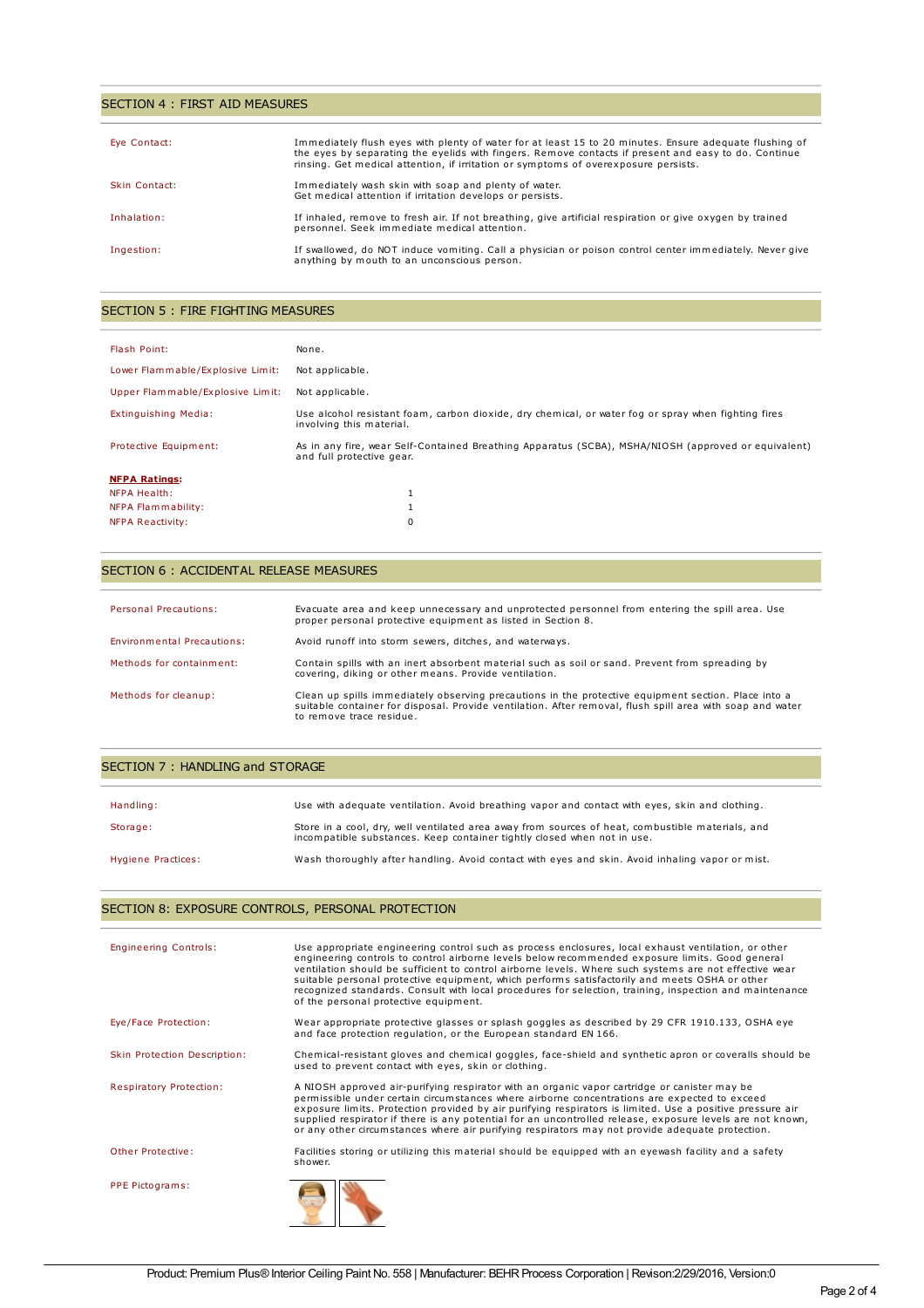**Titanium dioxide :** Guideline ACGIH: TLV-TWA: 10 mg/m3 **Clay (kaolin) :**

TLV-TWA: 2 mg/m3 (E,R) Guideline OSHA: PEL-TWA: 5 mg/m3 Respirable fraction (R) PEL-TWA: 15 mg/m3 Total particulate/dust (T)

#### SECTION 9 : PHYSICAL and CHEMICAL PROPERTIES

| <b>Physical State:</b>                    | Liquid.                                                                       |
|-------------------------------------------|-------------------------------------------------------------------------------|
| Color:                                    | White                                                                         |
| Odor:                                     | Slight.                                                                       |
| Odor Threshold:                           | Not applicable.                                                               |
| <b>Boiling Point:</b>                     | >99ºF (>37°C)                                                                 |
| <b>Melting Point:</b>                     | Not applicable.                                                               |
| Density:                                  | 11.98                                                                         |
| Solubility:                               | Not applicable.                                                               |
| Vapor Density:                            | Not applicable.                                                               |
| Vapor Pressure:                           | Not applicable.                                                               |
| Evaporation Rate:                         | Not applicable.                                                               |
| pH:                                       | $7 - 10$                                                                      |
| Viscosity:                                | $50 - 140$                                                                    |
| Coefficient of Water/Oil<br>Distribution: | Not applicable.                                                               |
| Flammability:                             | Not applicable.                                                               |
| Flash Point:                              | None.                                                                         |
| <b>VOC Content:</b>                       | Material VOC: 14 gm/L(Includes Water)<br>Coating VOC.:38 gm/L(Excludes Water) |

#### SECTION 10 : STABILITY and REACTIVITY

| Chemical Stability:       | Stable under normal temperatures and pressures.                                     |
|---------------------------|-------------------------------------------------------------------------------------|
| Hazardous Polymerization: | Not reported.                                                                       |
| Conditions to Avoid:      | Heat, flames, incompatible materials, and freezing or temperatures below 32 deg. F. |
| Incompatible Materials:   | Oxidizing agents. Strong acids and alkalis.                                         |

### SECTION 11 : TOXICOLOGICAL INFORMATION

| Amorphous silica:        |                                                                                                                                                                                                                      |
|--------------------------|----------------------------------------------------------------------------------------------------------------------------------------------------------------------------------------------------------------------|
| Eye:                     | Administration into the eye - Rabbit Standard Draize test: 25 mg/24H [Mild] (RTECS)                                                                                                                                  |
| <b>Titanium dioxide:</b> |                                                                                                                                                                                                                      |
| Chronic Effects:         | Causes damage to organs through prolonged or repeated exposure to particulates or powder.<br>Normal application procedures for this product pose no hazard as to the release of respirable titanium<br>dioxide dust. |
| Carcinogenicity:         | IARC: Group 2B: Possibly carcinogenic to humans. Based on Inhalation studies in rats exposed to fine<br>or ultrafine particles (dust) of titanium dioxide.                                                           |

### SECTION 12 : ECOLOGICAL INFORMATION

| Ecotoxicity:               | No ecotoxicity data was found for the product.       |
|----------------------------|------------------------------------------------------|
| <b>Environmental Fate:</b> | No environmental information found for this product. |

#### SECTION 13 : DISPOSAL CONSIDERATIONS

Waste Disposal: Consult with the US EPA Guidelines listed in 40 CFR Part 261.3 for the classifications of hazardous waste prior to disposal. Furthermore, consult with your state and local waste requirements or guidelines, if applicable, to ensure compliance. Arrange disposal in accordance to the EPA and/or state and local guidelines.

## SECTION 14 : TRANSPORT INFORMATION